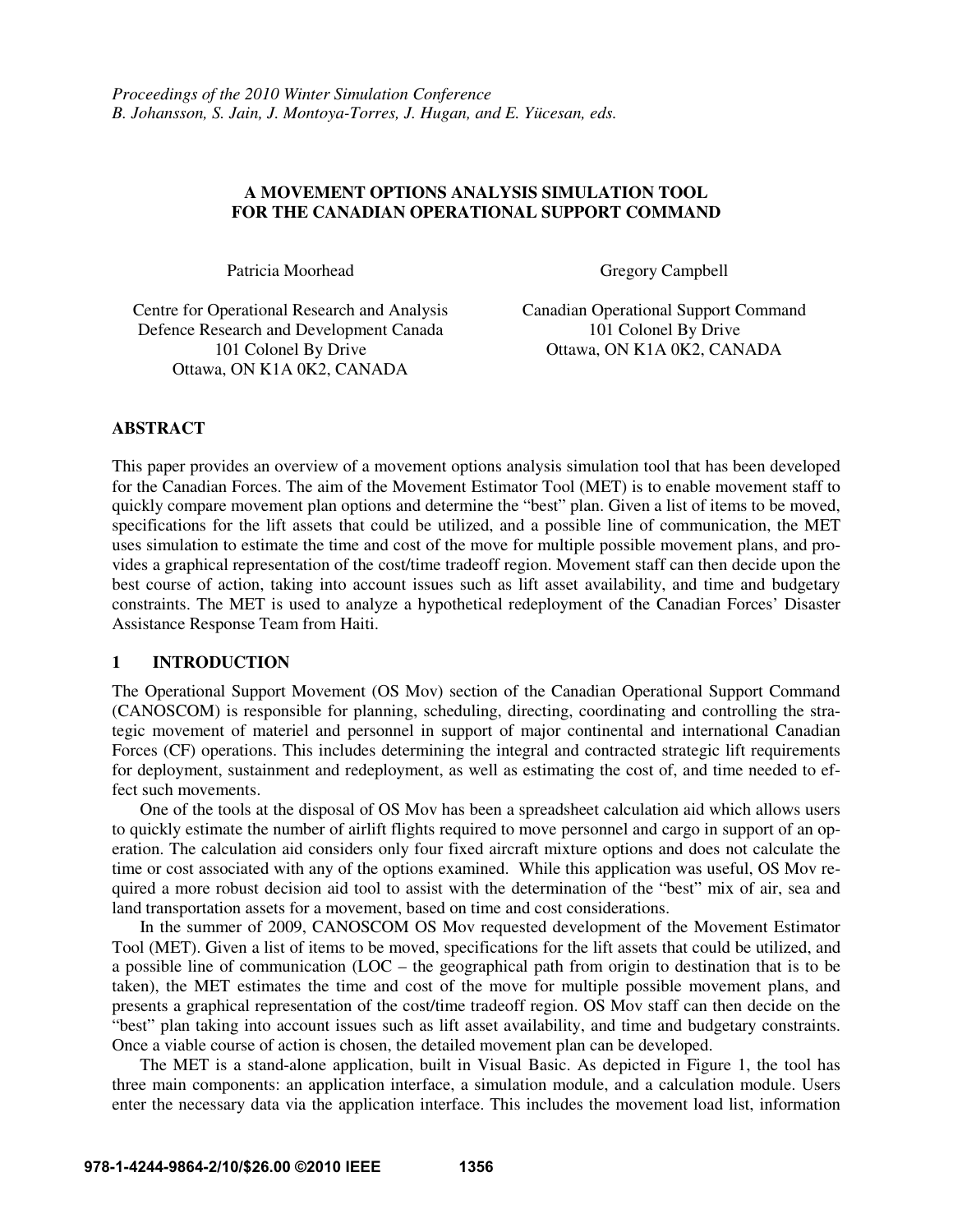on the lift assets that could be used for the move, and the proposed LOC. Once the necessary data and planning factors have been entered, the simulation module is activated. The simulation module generates a series of movement scenarios, each of which is defined by a particular mixture of the possible lift assets. Each scenario is replicated 1000 times, with the source of variability coming from re-orderings of the items in the movement load list, and stochastically generated values for the maximum permissible payloads of the lift assets and the Canadian/American currency exchange rate. The scenario information is passed to the calculation module wherein the time and cost associated with the movement option is estimated. The results from the 1000 replications of each scenario option are automatically summarized and a graphical representation of the cost/time tradeoff region, which facilitates comparison of the various move plan options, is generated and displayed.



Figure 1: Components of the Movement Estimator Tool.

Development of Version 1.0 of the MET is complete. This initial version has some limitations in its functionality. A single mode of transportation, either airlift or sealift, is assumed and cross-loading between platforms during the move along the LOC is not currently supported. Version 2.0 of the tool will allow cross-loading between modes of transport along a single LOC, and also incorporate rail and road lift estimation capabilities.

The next section of this paper describes the process of setting up a simulation in the MET. The logic of the simulation and calculation modules are then described. In Section 5, the methodology utilized to analyze the simulation results is presented. An example application of the MET is provided in Section 6. Plans for further enhancing the functionality of the tool are discussed in the conclusion.

### **2 SETTING UP A SIMULATION IN THE MET**

There are five steps to follow within the application prior to running a simulation. These are:

- 1. choose the mode of transportation for the movement;
- 2. create the movement load list;
- 3. choose a LOC;
- 4. declare the usage schedule for the strategic lift assets that could be used; and
- 5. enter/verify various lift planning factors.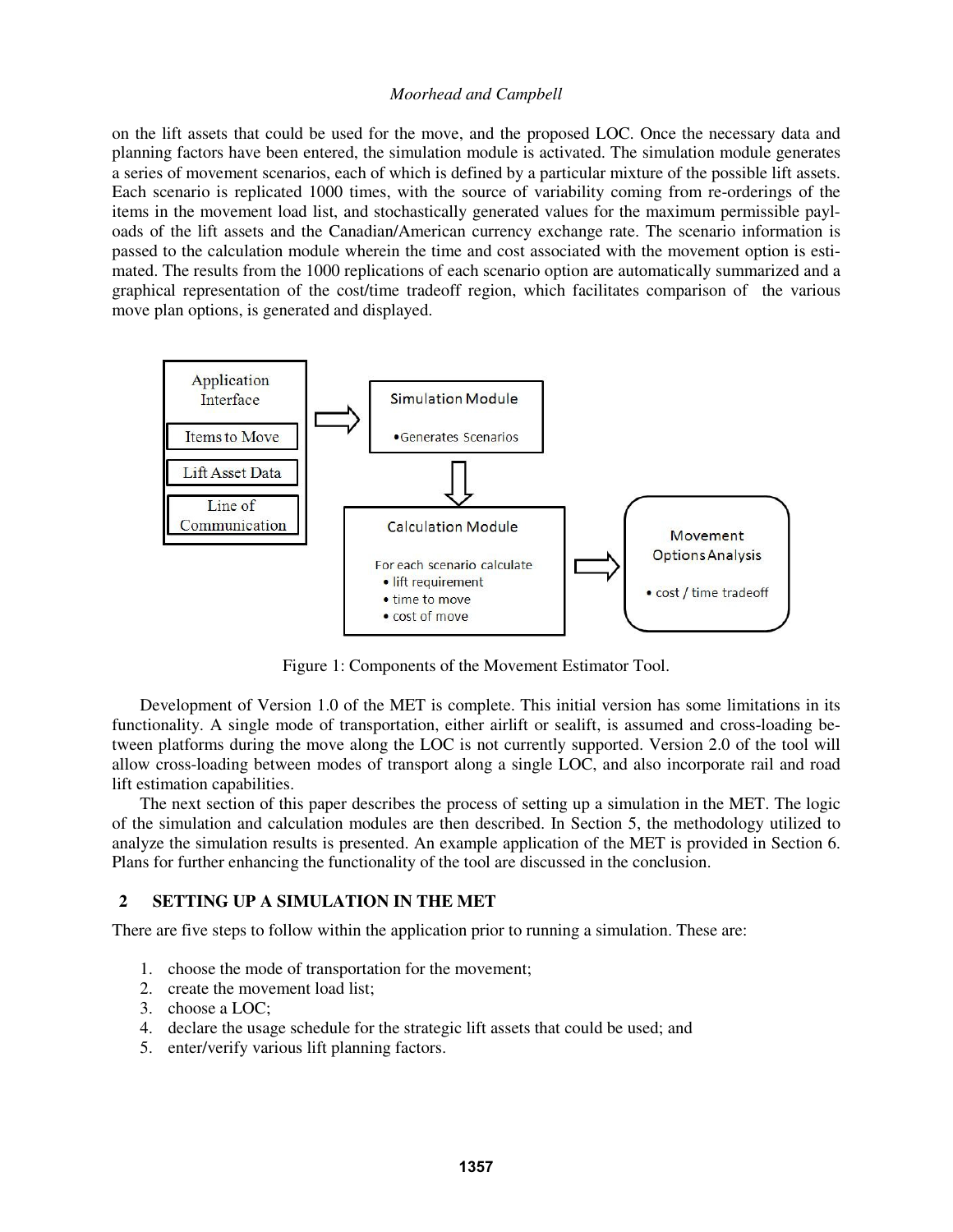# **2.1 Mode of Transportation**

In Version 1.0 of the MET the transportation options are restricted to airlift or sealift; rail and road lift options will be added in a future version of the application. Additionally, only one mode of transportation can be chosen; cross loading between airlift and sealift is not supported by the MET at this time.

# **2.2 Movement Load List**

The MET provides users with a preformatted Excel spreadsheet that is to be populated with cargo information. For each type of item in the cargo list, the following information is required:

- movement priority  $(1 \text{ to } 10)$ , with 1 being the highest);
- quantity of the item to be moved;
- item dimensions (length, width, height) and weight; and
- for sealift, which ship deck(s) the item can be loaded onto.

Linked to the MET is a database of common CF materiel. Selecting items from this database automatically adds them to the movement load list along with their dimension and weight information. Users then declare the movement priority, quantity, and ship deck(s) manually.

# **2.3 Line of Communication**

The LOC is declared by selecting points on a global map. A minimum of two points (origin and destination) must be chosen. Once a path has been chosen, the MET automatically calculates the distance of the move using the haversine formula for great circle distance (Veness 2002).

## **2.4 Lift Asset Usage Schedule**

The strategic lift assets to be considered for use during the move are selected from a list of integral and leased airlift and sealift assets commonly used by the CF. Users then declare the maximum number of departures by each type of aircraft (ship) that could occur, either per week or per month.

It should be noted that users do not declare how many instantiations of each asset type are to be used. The MET considers the number of trips per week/month; the actual number of airframes or ships to be used to complete these trips will be up to CANOSCOM OS Mov staff to decide.

## **2.5 Other Planning Factors**

The final stage before simulating a movement plan is to declare values for the remaining planning factors, which can be grouped into three general categories: lift asset properties; loading constraints; and foreign exchange rates.

For each strategic lift asset type, the following planning factors are required by the MET.

- The cargo bay dimensions. For aircraft, only one cargo bay is assumed. For ships, the carrying capacity of each deck is declared separately.
- For sealift assets, the total lane meters per deck. One lane meter is an area 1m x 2.75m.
- The maximum permissible payload (MPL). As aircraft MPLs can vary with atmospheric conditions, the MET uses a triangular distribution to stochastically generate aircraft MPL values for each replication of a simulation. Users are requested to enter a lower limit, most likely value, and an upper limit for the MPL.
- The average speed of the asset.
- The cost to operate the asset. For aircraft this can be the cost per flight hour or the cost per return trip lease. For ships, users are asked to declare the hiring cost (\$US/day) and the cost of fuel (\$US/day). Since the price of fuel fluctuates, the MET will automatically generate a uniform distribution (with endpoints  $\pm 10\%$  of the entered cost) for the daily fuel cost for sealift; it is this stochastically generated value that will be used during simulations.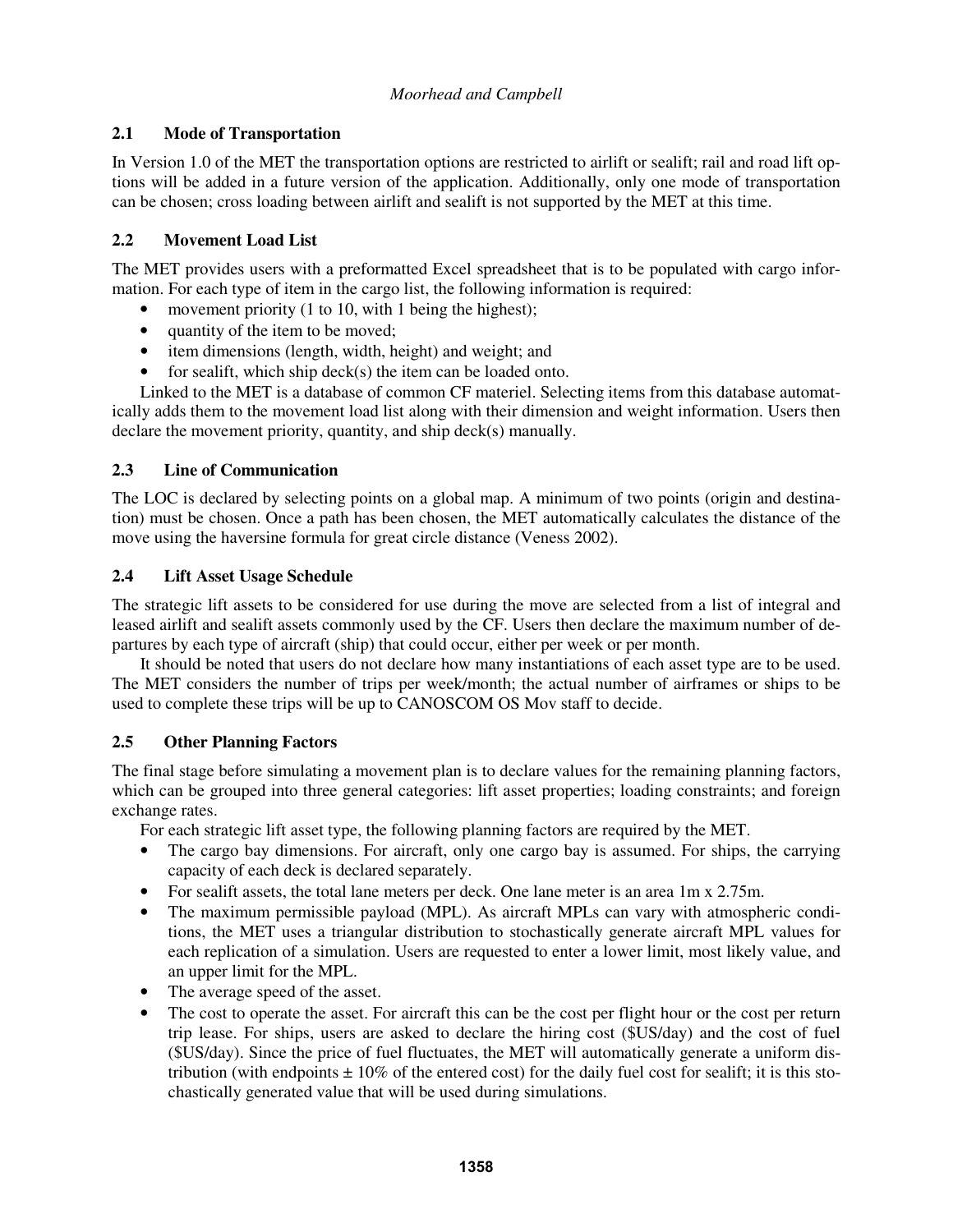In addition to the strategic lift asset planning factors, there may be constraints on how the assets can be loaded with cargo. The MET requests users to declare values for the following influencing factors where relevant:

- inter-item distances (the spacing between items in the cargo bay);
- the maximum load restriction of the loading crane and/or loading ramp;
- the dimensions of the loading ramp;
- the dimensions and load restriction of the elevator between decks on sealift assets; and
- the number of layers of sea containers (up to 3) allowed on the decks of sealift assets.

Since most lease costs are provided in American dollars, the final planning factor required by the MET is the exchange rate between Canadian and American currencies. Users are requested to enter a minimum and maximum value; during simulations, the exchange rate is generated from a uniform distribution on this range.

All of the above mentioned planning factors are assigned validated initial values within the MET. Users can edit these values as required and save the changes.

### **3 SIMULATION MODULE LOGIC**

The aim of the simulation module is to automatically cycle through all viable mixtures of airlift (or sealift) assets and to obtain cost and time estimates for moving the cargo using each mixture. In Version 1.0 of the MET, combinations are restricted to mixtures of at most two lift asset types of the same mode. For example, at most two types of aircraft can be used simultaneously to conduct an air move. Extending the simulation module logic to consider mixtures of three or more lift asset types of the same mode will be considered in a later version of the application.

For each mixture of lift assets considered, a total of 1000 replications are run. Across replications the sources of variability come from re-ordering of items on the movement load list, the MPLs of the airlift assets, and the values of certain cost factors. To ensure that the results are comparable across lift asset mixture options, the exact same 1000 replications must be used for each asset mixture scenario. This is accomplished by first looping through replications, and within each replication cycling through the lift asset mixture options. Figure 2 outlines the simulation module logic flow within each replication.

Step 1: For each asset type (aircraft or ship model) that is to be considered, generate an MPL value.

- Step 2: Generate the currency exchange rate (\$Cdn to \$US).
- Step 3: If sealift is to be used, generate the daily fuel cost for the sealift assets.
- Step 4: Randomize the order of items in the movement load list.
- Step 5: Generate an asset mixture (a pairing of two asset types).
- Step 6: Send the scenario information to the calculator module, for estimation of the time and cost associated with movement of the listed cargo items by the asset mixture generated.
- Step 7: Return to Step 5 and generate a new asset mixture. Loop between Steps 5 and 7 until all asset mixtures options have been examined.

Figure 2: Simulation module logic flow for each replication.

Within each individual replication, the first step is to generate an MPL value for each of the airlift asset types being considered for use. The MPL values are generated from the user-defined triangular distributions declared during simulation set up. The next step is to generate the foreign exchange rate from the uniform distribution declared by the user. If sealift is the mode of transportation for the move, the simulation module will generate a value for the daily cost of fuel for each sealift asset, using a uniform distribu-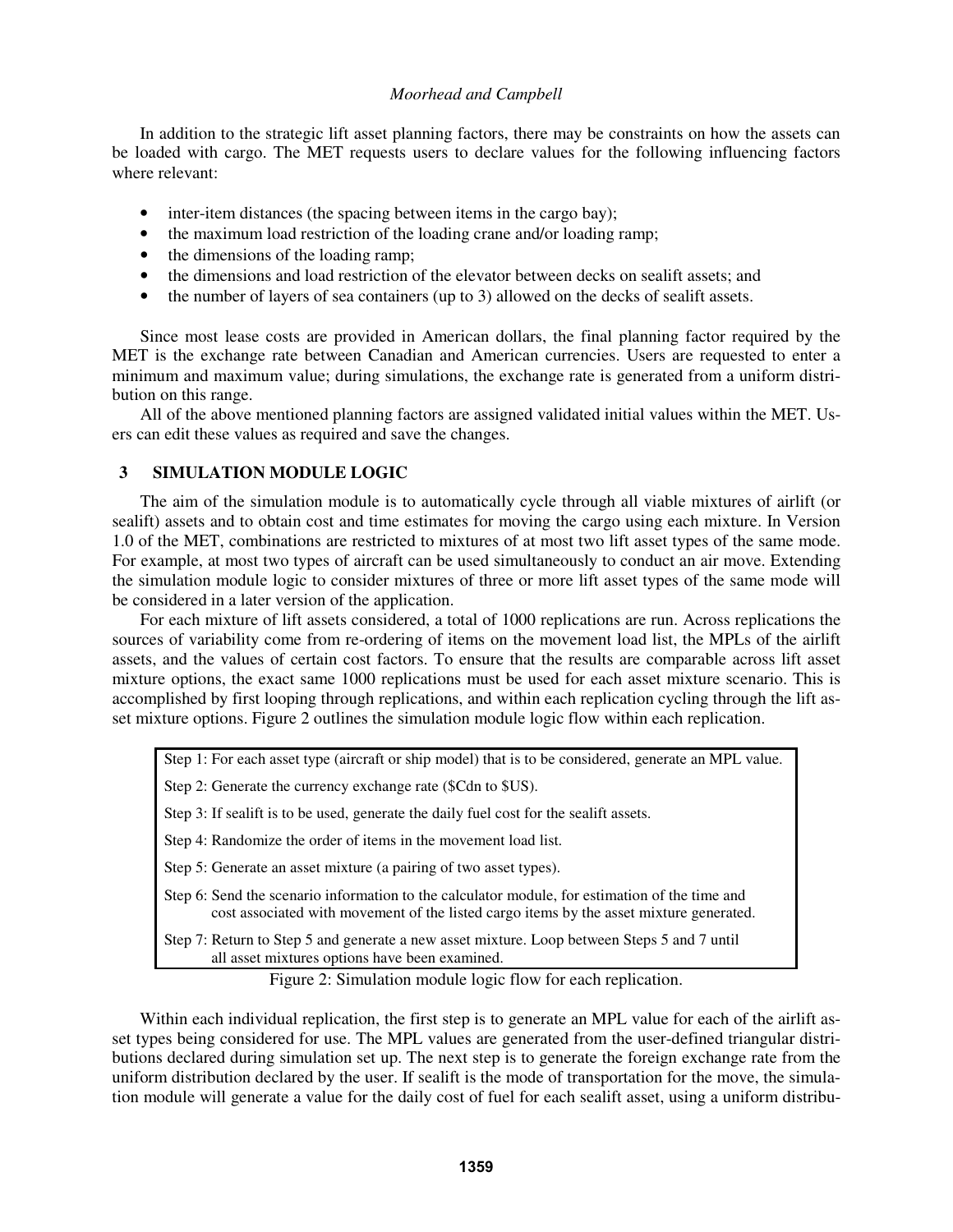tion. The lower and upper limits of the distribution are 90% and 110% of the planning value users declared previously.

The MET loads items into cargo bays according to priority (priority one items are loaded first), and within each priority group the items are loaded in the order they appear on the list. Altering this order can change the estimate of the number of trips required to move the cargo, due to differences in load configuration. Thus, the fourth step within each replication generated by the simulation module is to randomly reorder the items within each priority group listing.

At this stage the simulation module is ready to cycle through lift asset mixtures, calculating the cost and time to conduct the move with each specific asset combination. All possible pairings of airlift (sealift) types are considered in turn, with the number of weekly/monthly trips by aircraft (ships) of each type ranging from zero to the maximum number that was defined by the user.

Another feature of the MET is the ability to prioritize the utilization of lift assets. Prioritization determines the order in which the lift asset types are loaded. For example, if a weekly airlift utilization schedule has been declared, in each week the flights associated with the Priority 1 aircraft will be filled first, followed by the Priority 2 aircraft flights. This pattern is repeated every week until the move is complete.

For example, consider the situation wherein there are up to two Canadian owned CC-177 Globemaster III, one leased Antonov 124 (AN124) and one leased Ilyushin 76 (IL76) flights available per week. Table 1 shows the 14 prioritized mixture options that will be generated by the simulation module. For each of these unique mixtures of lift assets, the simulation module sends the mixture scenario and all other input data to the calculation module for estimation of the cost and time of the move.

| <b>Mixture Option</b> | <b>Priority 1 Aircraft</b> | <b>Priority 2 Aircraft</b> |
|-----------------------|----------------------------|----------------------------|
|                       | 1 x CC-177                 | nil                        |
| 2                     | 1 x CC-177                 | 1 x AN124                  |
| 3                     | 1 x CC-177                 | $1 \times IL76$            |
| 4                     | 2 x CC-177                 | nil                        |
| 5                     | 2 x CC-177                 | 1 x AN124                  |
| 6                     | 2 x CC-177                 | $1 \times IL76$            |
|                       | 1 x AN124                  | nil                        |
| 8                     | 1 x AN124                  | 1 x CC-177                 |
| 9                     | 1 x AN124                  | 2 x CC-177                 |
| 10                    | 1 x AN124                  | $1 \times IL76$            |
| 11                    | $1 \times IL76$            | ni1                        |
| 12                    | $1 \times IL76$            | 1 x CC-177                 |
| 13                    | $1 \times IL76$            | 2 x CC-177                 |
| 14                    | $1 \times \text{IL}$ 76    | 1 x AN124                  |

Table 1: Prioritized mixture options for three airlift asset types.

This entire process (from generating MPL values to estimating the cost and time of a move plan) is repeated 1000 times, thus generating 1000 cost/time data points for each unique mixture of strategic lift assets considered.

## **4 CALCULATION MODULE LOGIC**

Given a movement plan scenario (a list of items to move, a lift asset mixture to use, a LOC and values for the planning factors), the calculation module estimates the cost and time of the planned move.

Recall that users are required to declare a lift asset usage schedule when setting up a simulation. This dictates the maximum number of departures, per week or month, which can be made by each asset type. By counting the number of repeats of this usage pattern required to complete the move, the calculation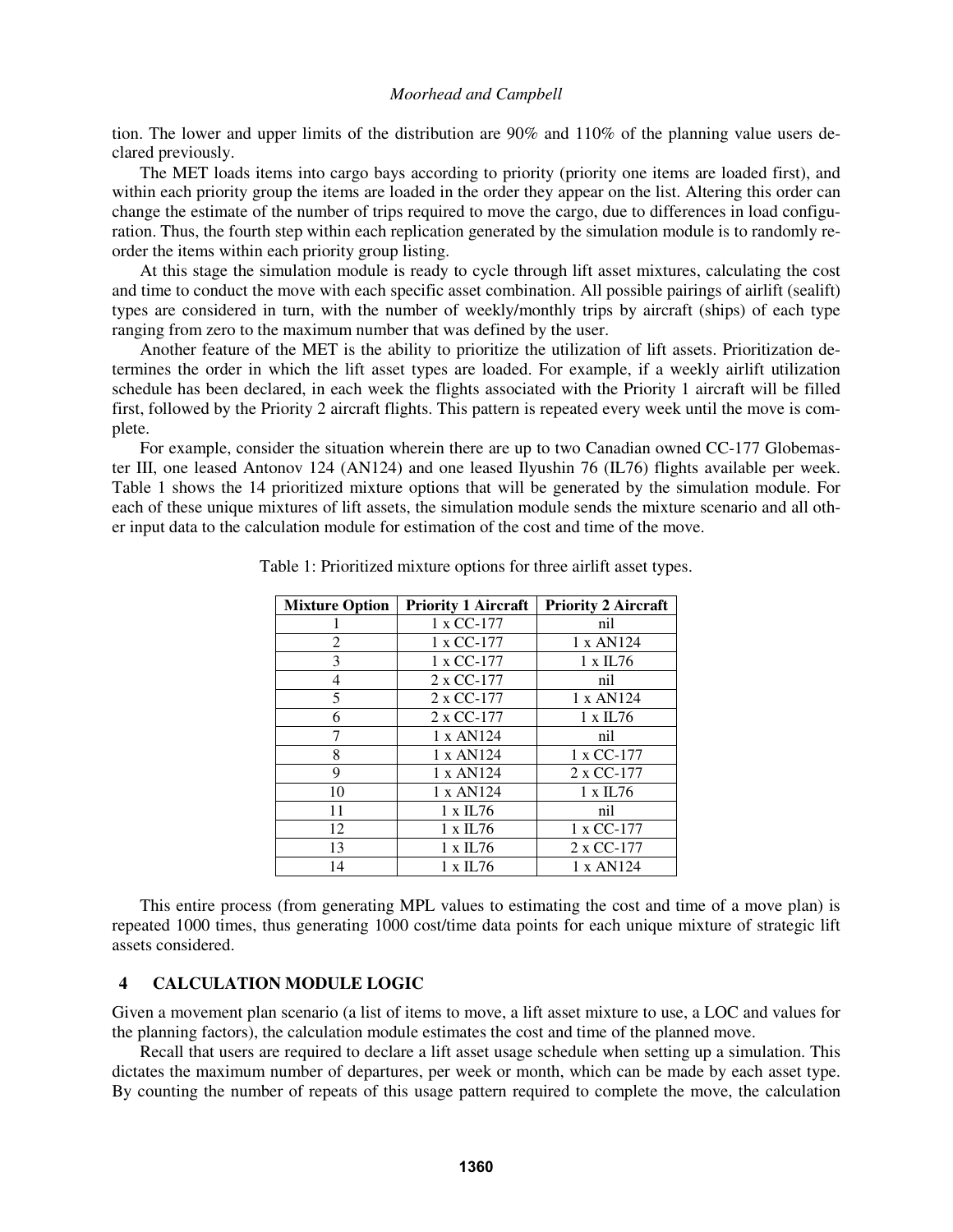module estimates how many individual trips will have to be made by each asset type as well as the time the move will take. To determine the number of weekly/monthly schedule repeats required, the calculation module emulates loading items, in the order they appear on the movement load list, into lift assets in the order dictated by the asset usage schedule and priorities.

For example, consider mixture option #5 from Table 1, wherein there are two CC-177 flights and one AN124 flight per week, with the CC-177 being the priority one asset. In the first week of the move, the MET will load cargo items into the first CC-177 flight. When the first CC-177 flight is full, the second CC-177 flight will be loaded. Only after both CC-177 flights are full will the single AN124 flight for that week be loaded with items. At this stage one week is considered to have passed, with two CC-177 and one AN124 flight. This process is repeated until all cargo items have been moved; the total number of flights by each aircraft type and the total number of weeks required are recorded.

As previously mentioned, the movement load list is ordered by priority, with priority one items appearing first. Cargo items are loaded onto lift assets in the order in which they appear on this list, and the general philosophy is to fill each lift asset as much as possible. Following the example above, the first item on the movement load list will be loaded onto the first CC-177 flight, if the item fits. Both fit by volume and weight are assessed.

There are three steps to assessing item fit. First, each item is assessed to determine whether or not on its own it would cause bulk-out or weigh-out of the lift asset. Items failing this test cannot be moved by this asset type. Second, the percentages of the lift asset's carrying capacity, by area and weight, occupied by the item are calculated. Let  $L_a$  and  $W_a$  be the length and width of the cargo bay, and  $M_a$  the MPL of the lift asset. Let *L*, *W* and *M* be the length, width and weight of the item, respectively. If the inter-item distances in the cargo bay are  $d_l$  (lengthwise) and  $d_w$  (widthwise), then the percentages of the lift asset's carrying capacity occupied by the item are given by

$$
\%CC_{Area} = \left\{ \left[ \frac{L_a - d_i}{L + d_i} \right] * \left[ \frac{W_a - d_w}{W + d_w} \right] \right\}^{-1} \quad \text{and} \quad \%CC_{Weight} = \left\{ \left[ \frac{M_a}{M} \right] \right\}^{-1},
$$

where  $|\cdot|$  is the floor operator. The space remaining on the lift asset by area and weight will be one minus each of these quantities respectively.

The third step is to compare the *%CC<sub>Area</sub>* and *%CC<sub>Weight</sub>* occupied by the new item to the available capacity remaining in the lift asset. If the item will not fit by either area or weight, the MET will search the load list in sequential order to see if any items lower down on the list will fit in the remaining space. This process is repeated until no more items will fit into the first CC-177 flight. The MET then begins to fill the second CC-177 flight. The first item to be loaded onto this flight will be the first item on the movement load list that fits and has not yet been loaded.

When determining whether or not an individual item fits into the available space on a lift asset, additional factors such as crane, elevator and loading ramp dimensions, and load carrying constraints are taken into consideration where relevant. Items that cannot be loaded onto any of the asset types chosen are brought to the attention of the user. It should be noted that the MET does not replace the role of the loadmaster; the application does not take into consideration load balancing issues when assigning items to lift assets. It may be the case that the set of items assigned to a given lift asset trip may form a balanceable load, but this must not be assumed.

The weekly/monthly usage schedule of the lift assets will be repeated until all items have been moved. The number of pattern repeats provides the time estimate; ten repeats of a weekly pattern indicate that ten weeks will be required to complete the move. Multiplying the number of trips per week/month for each lift asset type by the number of schedule pattern repeats yields the total number of trips required by each asset type.

The total cost of a move is the sum of the costs incurred by each Canadian owned and leased lift asset that was utilized. Let  $T_i$  be the number of trips taken by asset type  $i$ . For Canadian owned lift assets, de-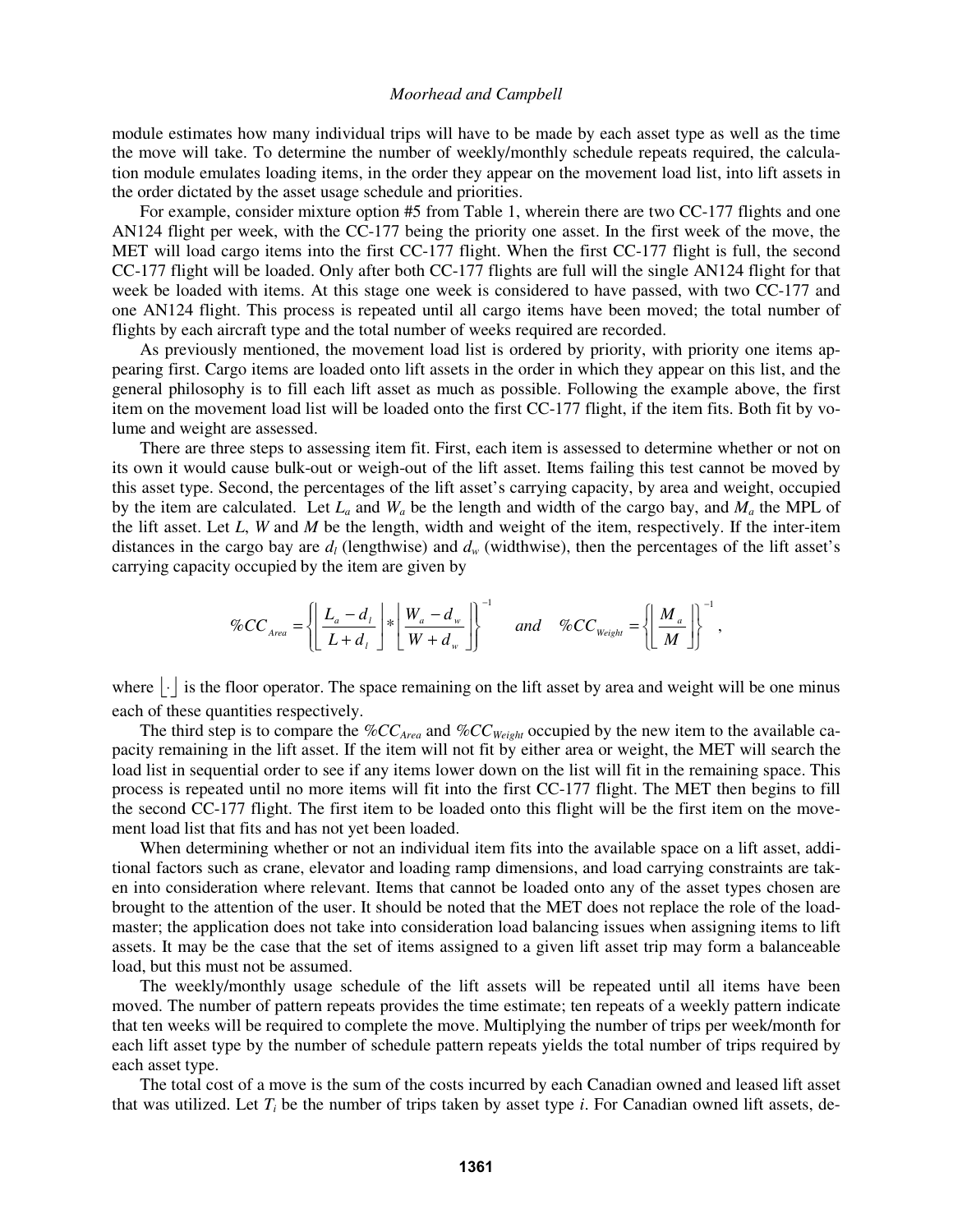note asset speed and hourly operating cost by  $v_i$  and  $r_i$  respectively. For leased lift assets, contracts typically stipulate a fixed cost for a single use of the asset, whether it is a one-way or return trip, commencing in Canada or another nation. Let  $R_i$  denote the lease cost of non-integral lift asset type *i*. If *D* is the oneway trip distance to be travelled by the lift assets, the total cost of the movement is given by

$$
Total Cost = \sum_{i \in Cal} T_i * \frac{2D}{v_i} * r_i + \sum_{i \in Local} T_i * R_i .
$$

The one-way distance is doubled for Canadian strategic lift assets as it is assumed they will always begin and end their journey in Canada.

Validation and verification of the detailed calculation module algorithms have been conducted jointly by operational research analysts and CANOSCOM OS Mov staff. Additionally, several test cases were examined and the results produced by the MET compared to those obtained from previous tools at the disposal of OS Mov staff and via subject matter expertise. In all cases the MET produced valid results. OS Mov began using a beta version of the calculation module in November 2009 to support several movement plan analyses. The MET was used extensively for the planning of Canada's humanitarian assistance mission to Haiti in early 2010. Based on these experiences, the MET has been approved by CANOSCOM OS Mov chain of command and is being adopted as a primary movement planning tool for the section.

#### **5 PRESENTING SIMULATION RESULTS**

For each unique combination of strategic lift assets considered for a move, the MET generates 1000 cost/time estimates that take into consideration the variability in MPLs (due to changes in atmospheric conditions), currency exchange rates and fuel costs, as well as the impact of load patterns on the number of trips that may be required. The dominant driver in determining both the cost and time of a move will be the set of MPL values – the less (more) a lift asset can carry, the greater (fewer) the number of trips are necessary, and the cost of the move increases (decreases).

Two types of graphs are produced by the MET. The first is a time cumulative frequency plot, which indicates the reliability of being able to complete the move within a certain number of weeks/months. For each lift asset mixture, the number of times within the 1000 replications that each movement time period is observed is tabulated and the cumulative total is plotted against the observed time values. From this graph, movers can readily assess the reliability of completing a move within a given time frame.

The second graph presents the cost/time trade-off region. For each observed time value in the 1000 replications for a given asset mixture, the  $90<sup>th</sup>$  percentile of the set of corresponding cost values is extracted. This particular percentile was chosen so as to provide conservative estimates of the cost of a move. The curve defined by these data points is taken as being representative of the cost/time tradeoff region for that asset mixture.

The following section provides an example of how these two types of graphs may look and be interpreted.

#### **6 EXAMPLE APPLICATION**

As previously mentioned, a prototype of the MET was used to assist with planning of Operation HESTIA, Canada's humanitarian assistance mission to Haiti in early 2010. As part of this mission, the Disaster Assistance Response Team (DART) was deployed. To demonstrate the utility of the MET, an example redeployment of DART equipment from Port-au-Prince, Haiti to Trenton, Ontario will be used.

A DART equipment list was provided by CANOSCOM OS Mov staff, and consists of 50+ items such as trailers, heavy lift vehicles, logistic support vehicles, generators and reverse osmosis water purification units. As priority ranks for the items were not provided, priority levels of one to three were randomly assigned to the items on the movement load list.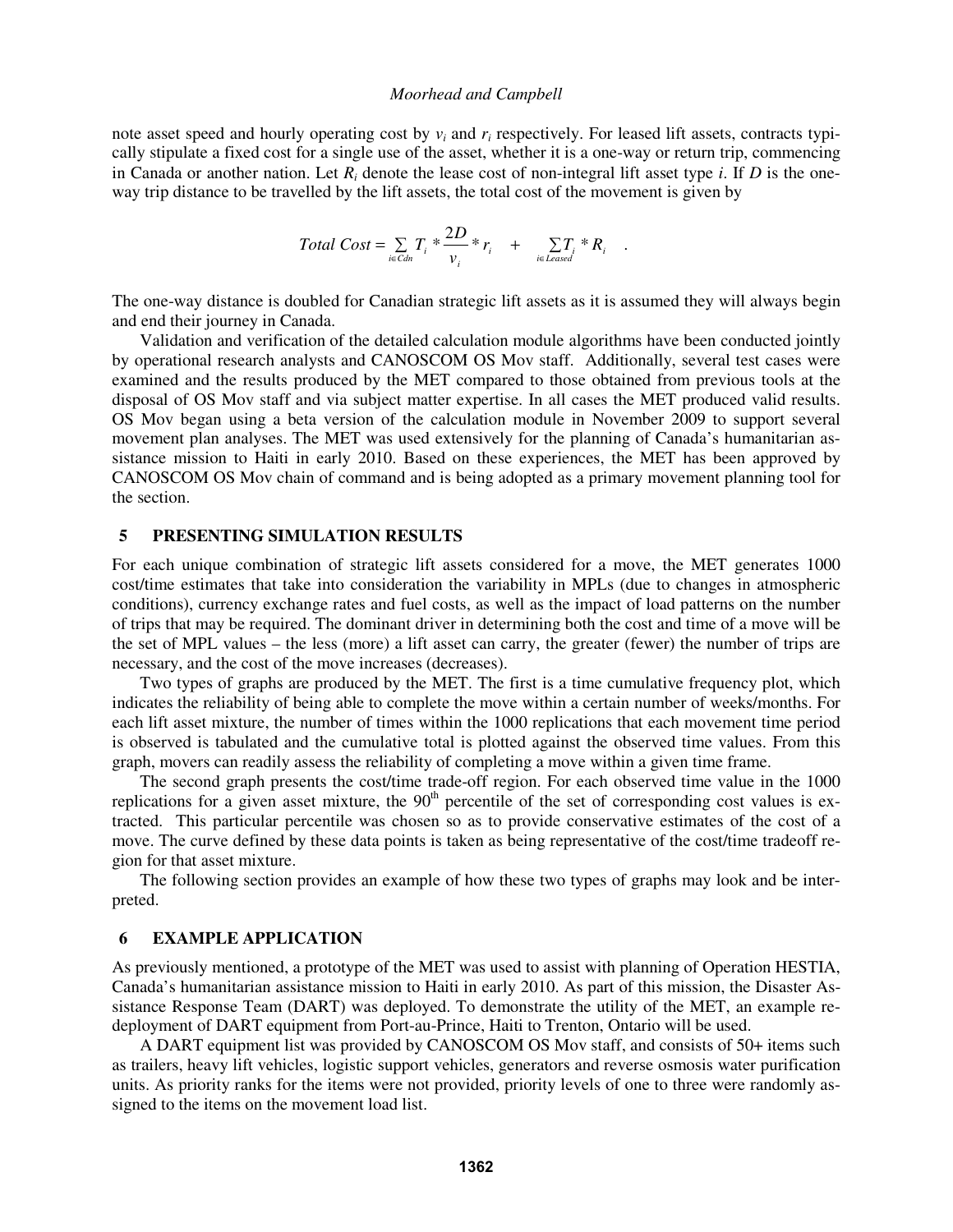During the actual redeployment from Haiti, both air and sea transport were utilized. As Version 1.0 of the MET accommodates only one mode of strategic lift at a time, the (artificial) assumption that all items are to be redeployed via direct airlift was made. Three aircraft types were considered: CC-177s, AN124s and IL76s. A weekly usage schedule was assumed, with up to two CC-177 flights per week but only one each of the AN124 and IL76. The set of 14 possible prioritized airlift mixture pairs are the same as those shown in Table 1.

For the purposes of this demonstration, artificial rather than actual cost data was utilized. It was assumed that one return trip between Trenton and Port-au-Prince with a Canadian owned CC-177 costs \$170K (Cdn). Lease costs were taken to be \$1M (US) and \$300K (US) per trip, for the AN124 and IL76 respectively. During simulation, a uniform distribution on the interval [0.93, 1.00] was used to generate Canadian to American dollar exchange rate values, which were then applied to the lease costs.

The triangular distributions chosen for the aircraft MPLs are shown in Table 2. The minimum and maximum values are based on CF planning factors. The mode values aim to reflect the most likely MPL for flights out of Port-au-Prince.

| Aircraft | <b>MPL</b> Minimum  | <b>MPL Mode</b>     | <b>MPL Maximum</b>  |
|----------|---------------------|---------------------|---------------------|
| CC177    | $20,000 \text{ kg}$ | $40,800 \text{ kg}$ | 77,500 kg           |
| AN124    | $25,000 \text{ kg}$ | 55,000 $kg$         | $80,000 \text{ kg}$ |
| IL76     | $15,000 \text{ kg}$ | $25,000 \text{ kg}$ | $35,000 \text{ kg}$ |

Table 2: Triangular distributions for aircraft MPLs.

The above mentioned data and planning factor information was entered into the MET. A total of 1000 replications were run; within each of these, the cost and time of the move was calculated for each of the 14 prioritized airlift mixture options. Thus 1000 cost/time data points were generated for each airlift mixture option, based on varying load configurations, MPLs and exchange rate. Not all of the cost values generated were valid as some items did not fit in all aircraft flights, either due to dimensional constraints or MPL values that were too low, resulting in incomplete moves. All such data points were removed prior to analyzing the results. For example, the IL76 was incapable of moving all of the DART equipment due to item bulk-out issues, so asset mixture option #11 (IL76 only) was removed from the analysis.

Suppose the DART redeployment is be completed in 15 weeks or less, with a reliability level of 80% or higher (i.e., the risk of failing to meet the time constraint is to be no more than 20%). An examination of time cumulative frequency graphs for the thirteen prioritized asset mixture options shows that only nine meet these criteria. In Figure 3 we see a comparison of the time cumulative frequency curves for these nine options.

 Using a mixture of one IL76 and one AN124 flight per week, the move was completed within the desired 15 weeks in approximately 85% of the simulation replications. The other airlift mixtures always completed the move in 14 weeks or less. The fastest move was accomplished using a mixture of two CC-177 flights and one AN124 flight per week. With this airlift combination, the move was completed within seven weeks with 88% reliability.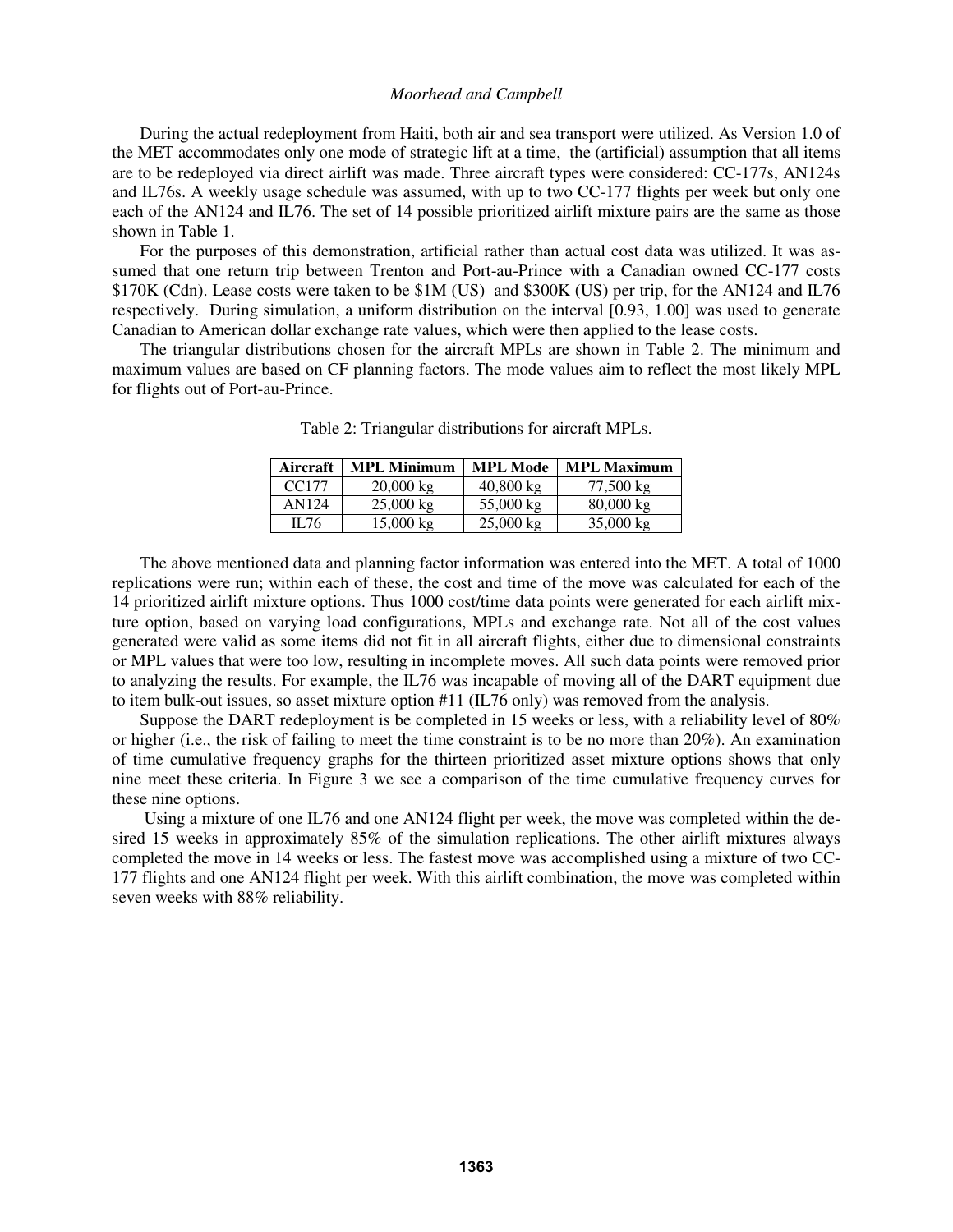*Moorhead and Campbell* 



Figure 3: Time cumulative frequency curves for airlift mixtures satisfying the redeployment criteria.

The cost/time tradeoff region for these nine airlift mixture options is shown in Figure 4. On a simple cost comparison basis, the least expensive option was two CC-177 flights per week, while the most expensive was the AN124 and IL76 combination. This is due to the fact that leased aircraft cost more per trip than Canadian owned aircraft.



Figure 4: Cost/time tradeoff region for airlift mixtures satisfying the redeployment criteria.

By combining the results of Figures 3 and 4, movement staff can weigh the various movement plan options against each other. The time requirement and cost estimate to obtain the desired minimum 80% reliability for each of the viable airlift mixture options are as follows:

- 2 x CC-177 12 weeks, \$4.1M;
- 2 x CC-177 and 1 x IL76 10 weeks, \$6.6M;
- 2 x CC-177 and 1 x AN124 7 weeks, \$9.9M;
- 1 x CC-177 and 1 x AN124 10 weeks, \$12.4M; and
- 1 x AN124 and 1 x IL76 15 weeks, \$20.8M.